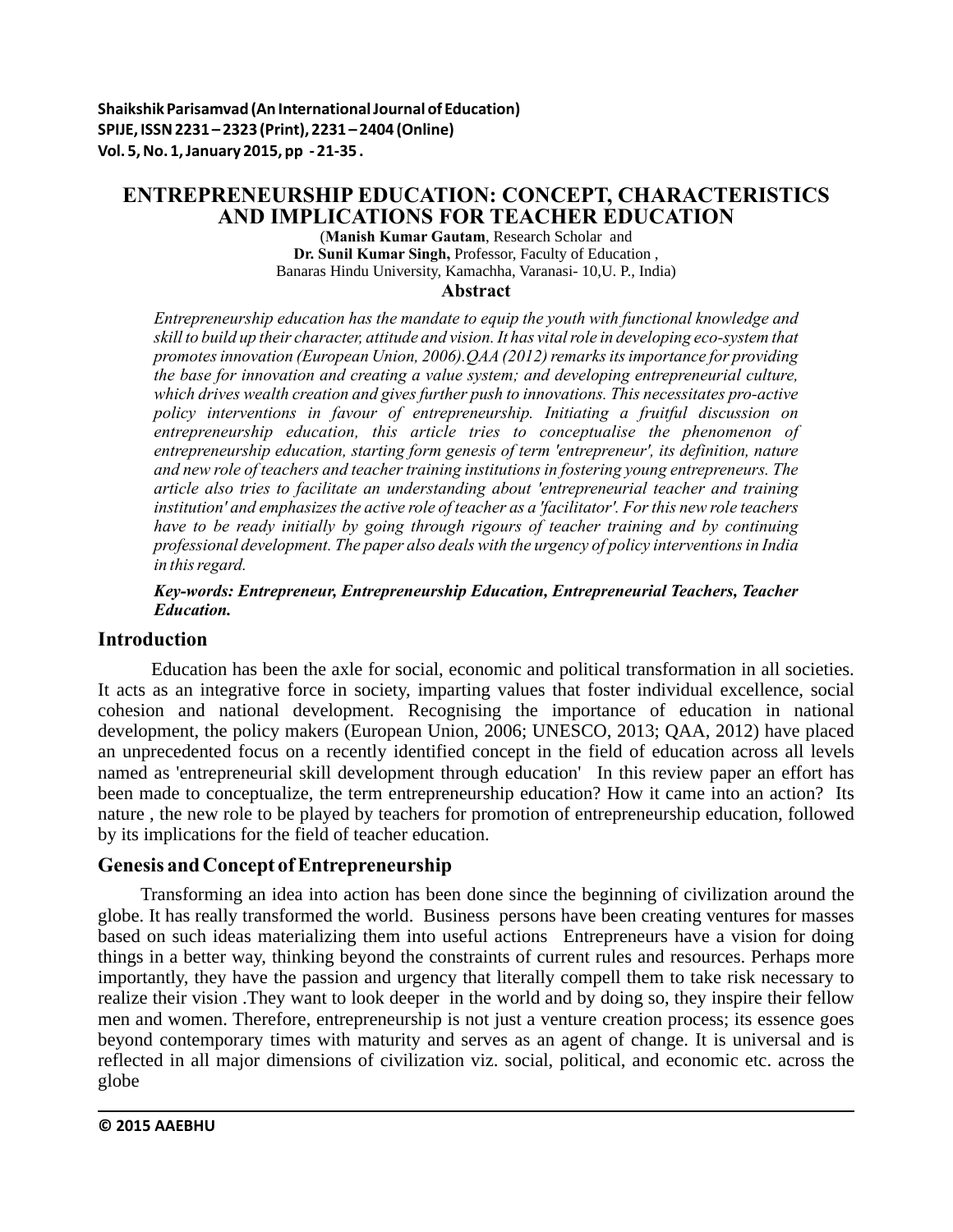Entrepreneurship is a multifaceted phenomenon. Gangaiah and Viswanath (2014) explained the genesis of term 'entrepreneurship' from the French word 'entreprendre' which originally means an organizer of musical or other entertainments. The word has been in use since the  $16<sup>th</sup>$  century. In Middle Ages the term 'entrepreneur' was referred to a person who was managing large projects. He was not taking risk but was managing the projects using the resource provided (Lakeus, 2014). Further, he added that in the  $17<sup>th</sup>$  century the word was extended to cover architects and contractors engaged in activity, such as construction, fortification and public work. Robert &Albert (1986) stated that only in the beginning of  $18<sup>th</sup>$  century it was used to refer to economic aspects. Some economists say that the term has been derived from German word 'unternehmen' which literally means 'to take' or 'operation' or 'to undertake' which indicates the minimum characteristics of an entrepreneur. The French economist Richard Cotillion is generally accredited with being the first to coin the phrase in the context of what we view today as 'entrepreneurship' in about 1730 (Ahmad & Seymour, 2006). Further they pointed out that in 19<sup>th</sup> and 20<sup>th</sup> century many eminent economists and scholars including Adam Smith, Alfred Marshall and frank etc. elaborated on Cotillion's contribution, adding leadership and recognizing entrepreneurship through organization ,but the key tenets of risk taking and profit were nearly always retained as important features of entrepreneurship.

In this era of global work practices and technological innovations, there are individuals who always 'think outside the box'. These individuals have a passion for novelty and like to distinguish themselves from the others. Legendary world entrepreneurs like Bill Gates, Steve Jobs, Narayana Murthy and young entrepreneurs like Larry Page, Sergey Brin (co-founders of Google) and Mark Zuckerberg (CEO of Facebook) have set the bar for being the most inspirational and influential entrepreneurs in their respective fields. Balasubramanian ( 2012) argued that entrepreneurship is a key facet of any nation's economy and is the crucial driver for employment and economic growth. It touches human lives through introduction of new technologies, products and services. Entrepreneurs, through their creativity and dogmatic approach to overcome failure, improve the world by innovation and help build a society that is richer, socially adept and technically advanced.

### **Entrepreneurship Education: Concept and Meaning**

A definition is a starting point to a full understanding of the phenomena under discussion. Through it one may be able to discover the essence, concerns and objectives of the phenomena too. Similarly , the essence, concerns and objectives of entrepreneurship as a field of study (Hytti 2002;Hytti and O'Gorman, 2004; Jones and English, 2004; Henry et al., 2005a, b; Gartner, 1990) can be speculated here. These basic issues, emanating from a definition may be taken later to be the basis for conceptually aligning entrepreneurship education with the appropriate target audience, course contents and teaching methodologies. However, for the sake of convenience , here opinion of some reviewers in the field are being reflected in forthcoming paragraph.

By reviewing the existing literature conflicting sides of entrepreneurship schools of thoughts, and an inherent lack of a common definition of entrepreneurship has been found (Sexton and Bowman, 1984). A debate was noticed in the application of terms like entrepreneurship education versus enterprise education (Hynes, 1996; Garavan and O'Cinneide, 1994a, b.) also a substitution of entrepreneurship education with entrepreneurial education (Jones and English, 2004. Garavan and O'Cinneide (1994a, b) argue that there is a conceptual difference between entrepreneurship education and enterprise education: the former has to do with creating an attitude of self-reliance and the later is for creating opportunity-seeking individuals. But to others, like Gibb (1993) as cited in Fank et al.(2005), the two terms are conceptually the same, but contextually different. According to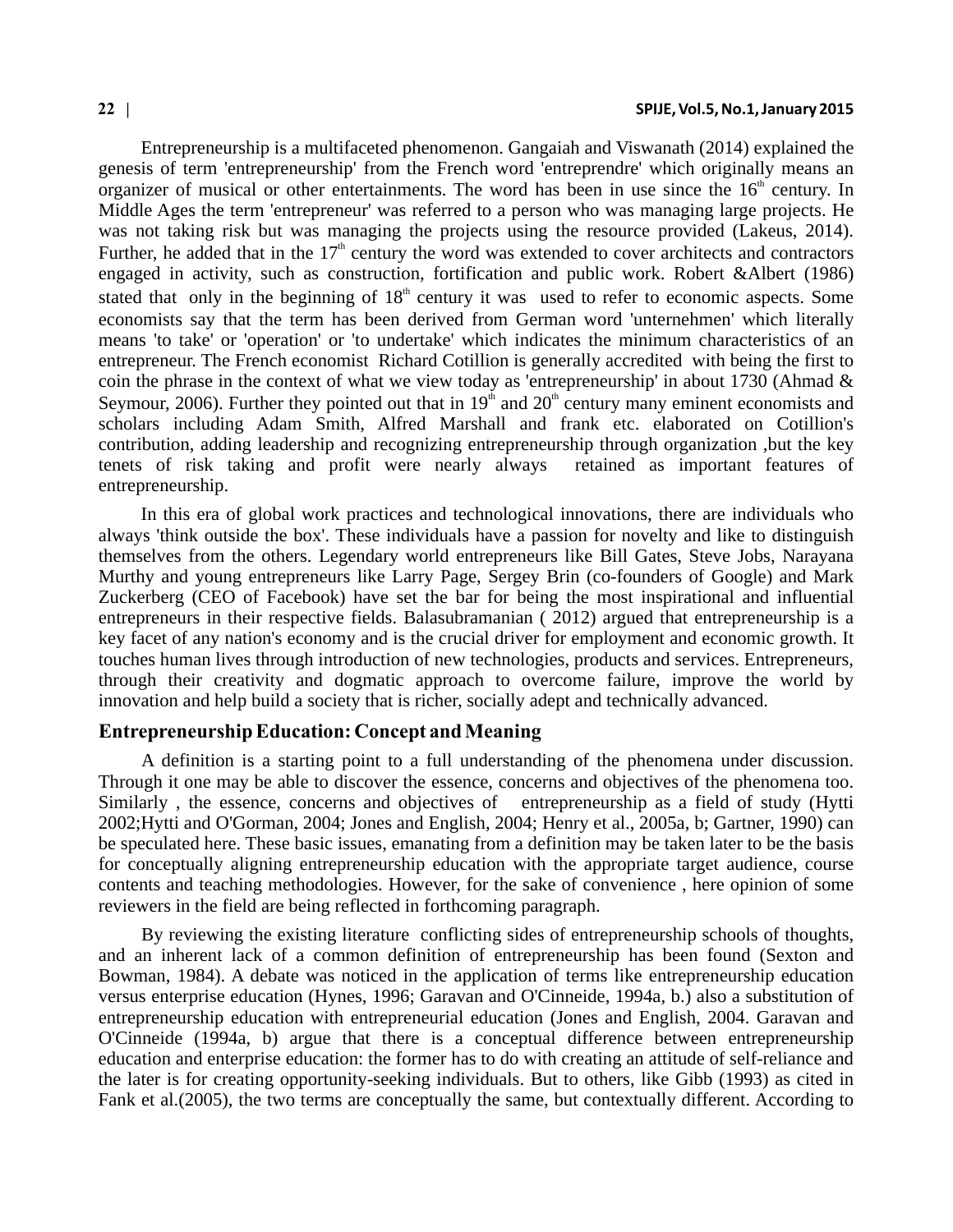Gibb (1993) as cited in Fank et al. (2005) entrepreneurship education is a term mainly used in America and Canada, and enterprise education in the UK and Ireland. Another interesting observation is in the work of Jones and English (2004) who have constantly substituted entrepreneurship education with entrepreneurial education; and defining it as "a process of providing individuals with the ability to recognize commercial opportunities and the insight, self-esteem, knowledge and skills to act on them" (Jones and English, 2004, p. 2 ). Apart from the above controversy, most of the articles have interchangeably used these terms (entrepreneurship education, enterprise education or even entrepreneurial education) as Gorman et al. (1997); Wai and Man (2007) and Hynes (1996) cited in their article. By analysis of different definitions some commonality can be traced. Contillon (1931) as cited in Ahmad & Seymor (2006); Schumpeter (1934) as cited in Faoite et al. (2003) and Kirby (2004) characterised entrepreneurs as 'innovator'. While, Drucker (1985) and NKC (2008) mentioned entrepreneurs as a wealth creator, challenge taker. Entrepreneurship education is study of source of opportunities and process of discovery (Shane  $\&$ venkataraman,2000;NKC,2008;Timmons,1989), in which an individual endeavours ability of creativity, risk taking and turn their ideas into action (Communication Commission 2006; European commission 2003;oxford dictionary 2005; and Jones and English 2004). Some researchers have pointed out that entrepreneurship education is training for uncertain future (Kratko, 1997), which provides the capabilities of venture creation (Kirby, 2004; Garavan and O'Cinneide, 1994). But the focus of most of the reviewed literatures on entrepreneurship education is on: fostering entrepreneurial attitude, skill, managerial attributes (Co and Mitchell, 2006; Henry et al., 2005a; Galloway et al., 2005; Hytti and O'Gorman, 2004; Kirby, 2004; Bechard and Toulouse, 1998; Gibb, 1993 as cited in Fank et al. 2005; Hills, 1988). Accordingly it has been shown in Figure 1 that 32 percent of the reviewed articles related entrepreneurship education to some kind of educational (or training) process that is aimed at influencing individuals' attitudes, behaviours, values or intentions towards entrepreneurship either as a possible career or to enhance among them an appreciation of its role in the community. An equally strong observation ( 32 percent) related entrepreneurship education with the acquisition of personal skills in entrepreneurship, whereas others related it to new business formation (18 per cent), opportunity recognition (9 per cent) and, managing of existing small firms (9 per cent).

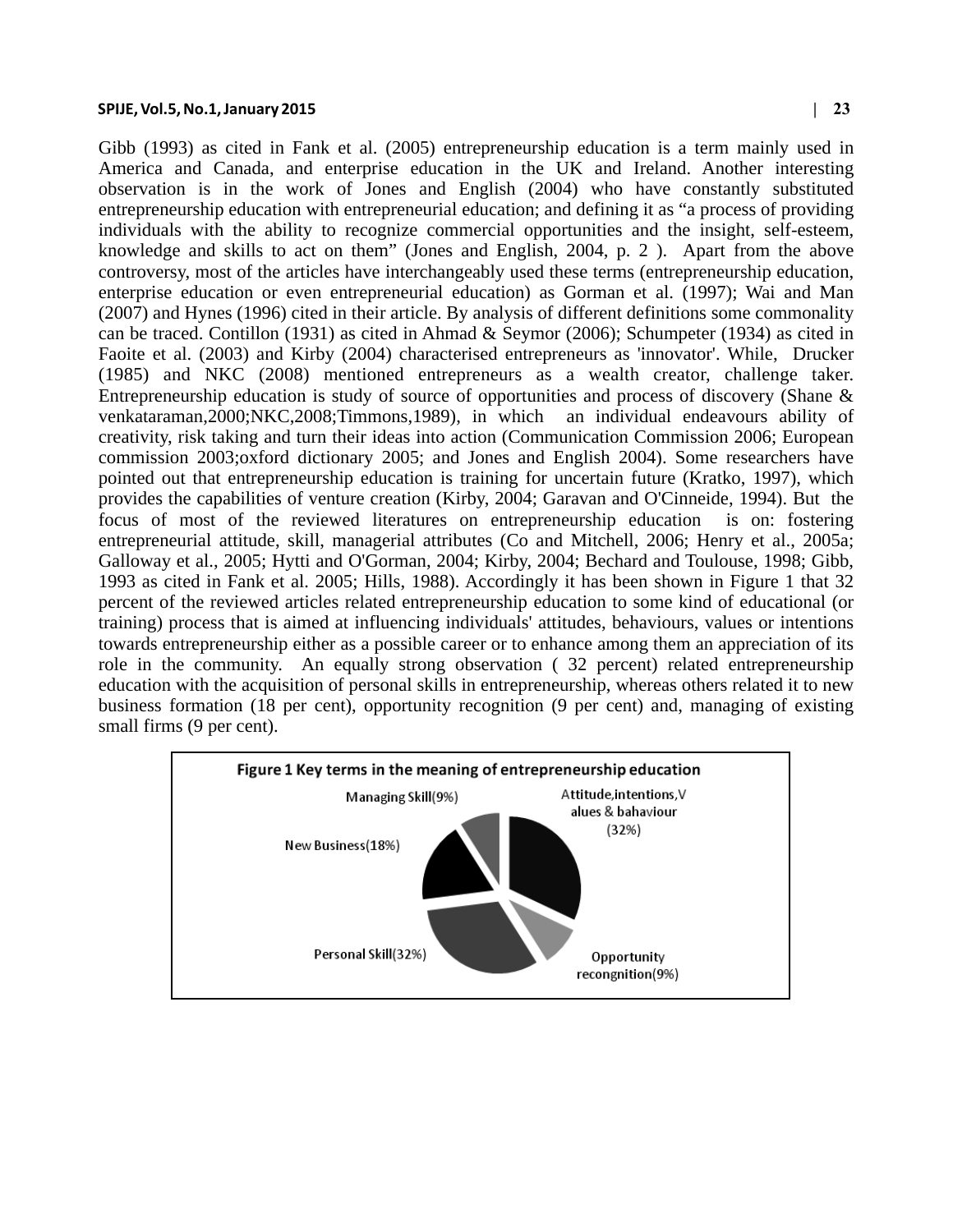Thus we can say that, an *entrepreneur refers to an individual who has the ability to turn ideas into action. It includes creativity, innovation and risk taking, as well as the ability to plan and manage projects in order to achieve objectives. Accordingly, entrepreneurship* education can be defined as the process of professional application of knowledge, attitude, skills and competencies. It is more than teaching students how to become independent business owners. It is about creating and nurturing a learning environment that promotes entrepreneurial traits and behaviours, such as becoming creative and independent thinker, risk taker, assuming responsibility, and valuing diversity.

## **Characteristics of Entrepreneurship education**

Entrepreneurship education basically focuses on creation of entrepreneurial culture. It helps potential entrepreneurs to identify and pursue opportunities. It is not limited to boosting start-ups, innovative ventures and new jobs. Entrepreneurship is a competency for all, helping young people to become creative and self confident in whatever they undertake. The basic characteristics of entrepreneurship education as a discipline as obtained from the critical review of the works related to it have been identified by the authors as follows :

- 1. It is a function of innovation (Contillon, 1931 and Kirby, 2004).
- 2. It is a function of fostering leadership (Kuratka & Harnsby, 1996).
- 3. It is an organizational building function (Vesper & William, 1997).
- 4. It is a function of high achievement (Vesper & William, 1997).
- 5. It involves creation and operation of an enterprise (Kuratka & Jenning, 1999).
- 6. It is process of creating value for customers by exploiting untapped opportunities (McGrath, MacMillan & Scheinberg, 1992).
- 7. It is strong and positive orientation towards growth in wealth, knowledge and employment (Robert, 1998).
- 8. It is concerned with attitudinal change, risk taking abilities and turning idea in to actions (Gundary & Kickal, 1998).

 Thus as a discipline entrepreneurship education always tries to inculcate some skill, so that one can play a role of catalyst for socio-economical change. It gives force to shape the future society and one's own life simultaneously.

## **Entrepreneurship Education and the New Role of Teacher**

Entrepreneurship education includes all activities aiming to foster entrepreneurial mindsets, attitudes and skills and covering a range of aspects such as idea generation, start-up, growth and innovation (Fayolle, 2009). Entrepreneurship education was pioneered by Shigeru Fijii, as cited by Mwasalwiba (2010), who started teaching in this field in 1938 at Kobe University in Japan. Courses in small business management began to emerge in the 1940s .In 1947 Myles Mace introduced the first course in entrepreneurship in USA at Harvard Business School. Only half a century later did this phenomenon gain a more universal recognition (Alberti et al., 2004). Entrepreneurship courses are taught at nearly every American Assembly of College Schools of Business (AACSB) accredited institution, at over 1400 postsecondary schools. These courses enjoy a considerable world-wide growth (Karsson, 2003; Honig, 2004). In the 1990's India exerted greater effort to promote and nurture entrepreneurship (Liyan, NA 2015 retrieved). According to Balasubramanian (2012) many top business schools in the country such as Indian Institute of Management( IIM), Indian Institute of Technology (IIT) and XLRI etc. offer specific programmes in Entrepreneurship. IIM Ahmedabad's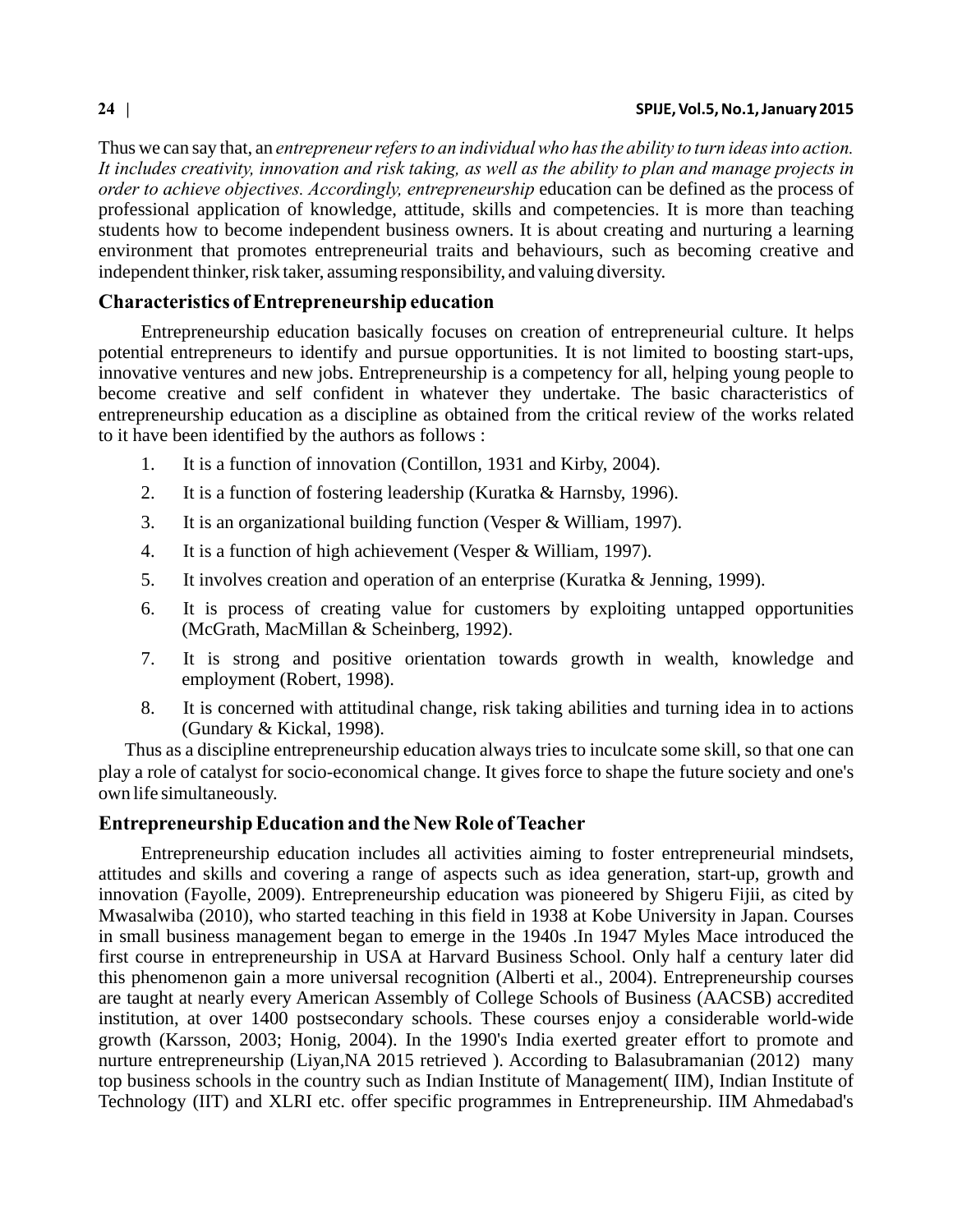Centre for Innovation, Incubation and Entrepreneurship has short and long term programmes.The Entrepreneurship Development Institute of India (EDI), which operates under the Government of India at designated locations, offers post graduate diploma courses in business entrepreneurship, management, NGO management, etc. It also provides programmes for working professionals with flexible schedules and a distance learning option for those unable to attend on campus programmes. Central Board for Secondary Education (CBSE) in 2001 had also introduced entrepreneurship education at Senior Secondary level as an elective paper (CBSE, 2001).

In the midst of continuous growth in the number of universities offering entrepreneurship courses, large numbers have opined whether entrepreneurial goals can be achieved and enhanced through education and training, or whether certain people are 'born' to be entrepreneur or to act entrepreneurially. Some people still argue that it is not possible to teach entrepreneurship. For them, entrepreneurship is a matter of personality and psychological characteristics. One of the arguments that have been advanced is that talent and temperament cannot be taught (Fayolle et al, 2008; Fayolle, 2007; Thompson, 2004). But one could argue that this is true for many professions and professional situations. Nobody will dispute the fact that medicine, law, engineering and teaching skills can be taught and yet there are doctors, lawyers, engineers and teachers who are talented and others who are not. A similar argument can be made for entrepreneurship and entrepreneurs (Fayolle et al, 2008; Hindel, 2004; Fayolle, 2007). Rae and Carswell (2001) and Shepherd and Douglas (1997) have discussed that there is a distinction between the teachable and the non-teachable elements of entrepreneurship. The key to a successful entrepreneurship education is to find the most effective way to manage the teachable skills and identify the best match between student needs and teaching techniques (Lee et al, 2007). Despite of all ongoing debates on teaching and training aspects of entrepreneurship, Mwasalwiba (2010) agreed that it is beyond any doubt that the basic entrepreneurial skill, knowledge, and attitude can be inculcated in young entrepreneurs.

Jamieson (1984, p.19) as cited in Faoite et al. (2003) characterised entrepreneurship education as a discipline stating it as, "the teaching of skill, knowledge and attitude for people to go out and create their own returns and solve their problems". Scatt et al. (1998) & Matlay and Mitra (2002) categorised entrepreneurship education in following three different ways:

- i. Education 'about' enterprise (Awareness Creation),
- ii. Education 'for' enterprise (The preparation of aspiring entrepreneurs for innovation); and
- iii. Education 'in' enterprise (The growth and development training for established entrepreneurs).

Similar categorisation has been suggested by Jamieson (1984) as cited in faoite et al. (2003).They also refer to such education as 'about' enterprise (as key agent of social and economic change); 'through' enterprise (teaching style which used entrepreneurial situation); and 'for' enterprise (training both potential and existing entrepreneurs).

 Thus as a discipline entrepreneurship education believes that entrepreneurs are not born rather they become through the experience of their lives. According to Kurtako and Hogges (2004) entrepreneurship education is a dynamic process of vision, change and creation. Johannisson and Olaison (2006) found two frequently used perspectives on entrepreneurship: entrepreneurship as a tool or instrument for management and entrepreneurship as forms of social creativity (Johannisson 1992; Hjorth 2003; Dey & Steyaert 2006 as cited in Ruskovaara, E. & Ikävalko, M. 2007). The Consortium for Entrepreneurship Education (2008) states that entrepreneurship education is not just about teaching someone to run a business, it is about encouraging creative thinking and promoting a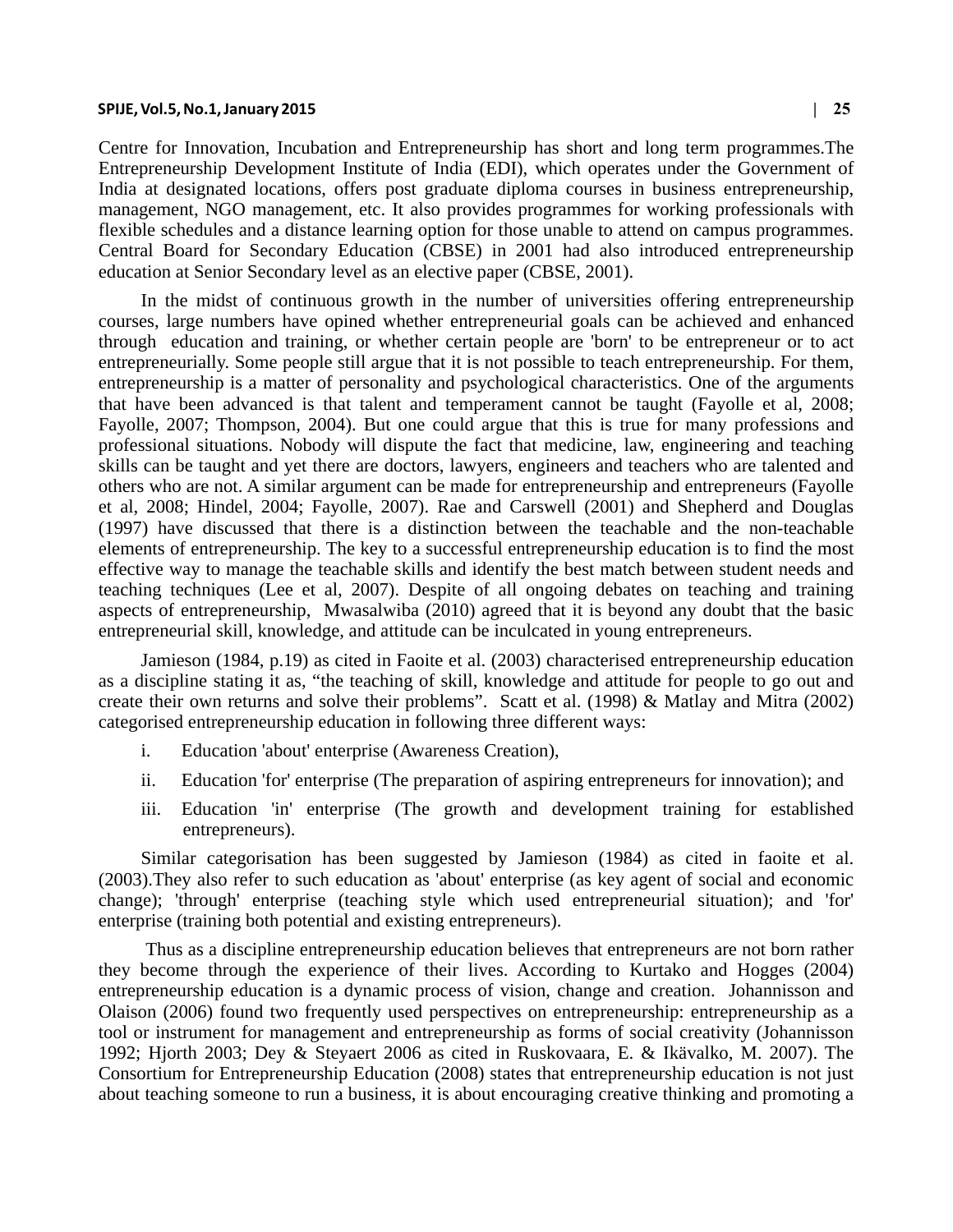strong sense of self-worth and empowerment.

The development of the entrepreneurship key competence is not simply a question of knowledge acquisition .Since entrepreneurship education is about developing the ability to act in an entrepreneurial manner, attitude and behaviours are perhaps more important than knowledge about how to run a business. European commission (2011) stated in his final report that entrepreneurship education means developing a culture which is through, for and about entrepreneurship. Such competencies are best acquired through people-led enquiry and discovery that enable students to turn ideas into action. They are difficult to teach through traditional teaching and learning practices in which the learner tends to be a more or less passive recipient. They require active, learner-centred pedagogies and learning activities that use practical learning opportunities from the real world. Furthermore, since entrepreneurship education is a transversal competence it should be available to all students and be taught as a theme rather than as a separate subject at all stages and levels of education (ECOTEC, 2010). Thus to develop above entrepreneurial competencies in youth, the role of teachers has to change (European commission, 2004). Entrepreneurship education means significant change in core aspect of teaching approach like- how teacher teaches, moving from communicators of knowledge to facilitator of learning (European commission, 2013; World Economic Forum, 2009).Clearly, the implication of these changes for teachers is substantial. They mean nothing less than a new role for every teacher: that of 'learning facilitator'. Teachers are at a crossroads at which several transformation processes embedded in entrepreneurship education converge (Hannon, 2006; Hytti and O'Gorman, 2004). They have at times had difficulties in identifying how to respond to the inherent challenges Jaana, 2008 as cited in Ruskovaara, E.  $\&$ Ikävalko, M. 2007; Fiet, 2001). All this reveals that a great deal of interest has been shown in successful entrepreneurship education ; expectations run high, and teachers have to play a central role in realisation of expectations. Therefore, the new role of Teacher Educators (TE) have to be visualized in light of expectations from teachers in achieving goals of entrepreneurship education. Here, the field of Teacher Education has the real challenge.

### **The Implications for Teacher Education**

The above deliberations clearly reflect that, in the contemporary world entrepreneurship education has been widely recognized as a field of special significance for individual and social development glocally.Consequently, entrepreneurial learning and teaching have become more relevant issues in the field of entrepreneurship education research. Implicitly,the field of Teacher Education has to be geared up by teacher educators to handle this issue and meet the challenge of developing teachers to perform the above mentioned new roles in the classrooms and school. As rightly acknowledged by Jaana et al. (2010) that teachers have an essential role to play in enhancing student's entrepreneurial learning. Entrepreneurship Education requires the use of active learning method that places the learner at the centre of educational process and enables them to take responsibility for their own learning to experiment and learn about themselves. Thus teachers need the professional competencies to be able to guide student through the learning process rather than, as in traditional method, communicating knowledge and information mainly through 'chalk and talk' (European Commission.2013). Researches carried out by the European Commission (2010, 2011) shows that the core skills and values linked to entrepreneurship education are seldom a priority in initial teacher education programs. Creativity is not fully embedded into these programs. Approximately 90% of teachers say that they would like to receive some further training on creativity. Teachers also feel that educational and school cultures do not fully support them in fostering creative and innovative approaches to learning. Thus, the following questions are of special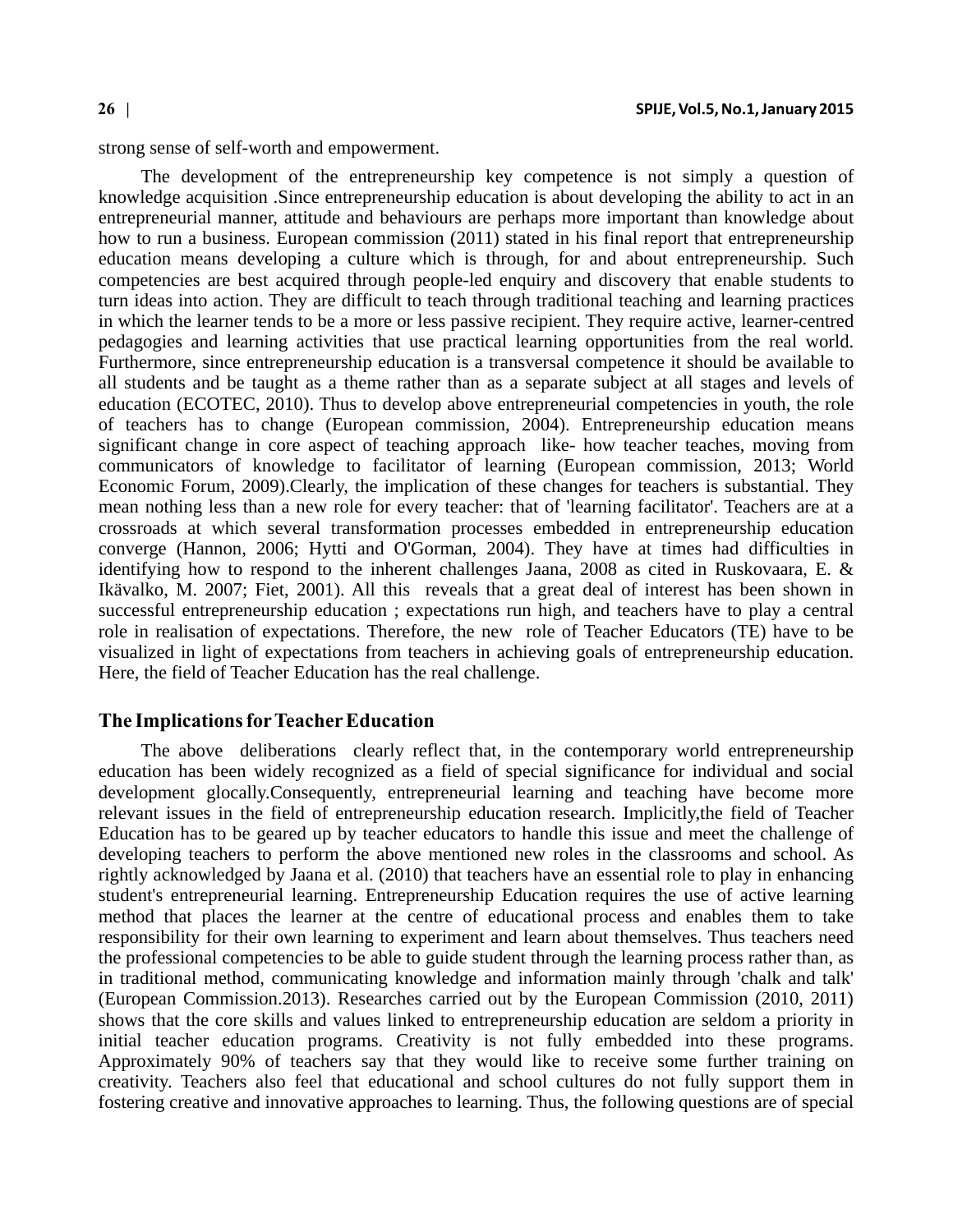significance:

- i. How teachers understand entrepreneurship education?
- ii. How they value it, how professional competency develops in them? and
- iii. How willing they are to adopt new pedagogical methods?

 Hence, teacher education and training has to play a vital role. But currently preparations for meeting challenges of entrepreneurship education are almost absent as pointed out by European Commission (2013). Regarding teaching method, there is an accepted view that entrepreneurs are action-oriented and that learning occurs through experience and discovery (Pittaway & Cope, 2007). Specifically, entrepreneurs learn by doing, by experimenting, by coping, and by problem-solving (Gibb, 1996). Recently, researchers have suggested that entrepreneurs learn and act using a prediction approach called "effectuation" reasoning rather than the conventional strategies or causal reasoning used by managers and business people (Sarasvathy, 2008). Thus, in order to foster entrepreneurial learning, skills and thinking in students, the teaching models in Entrepreneurship Education (EE) need to be more innovative than the traditional form being used currently (Fayolle  $\&$ Gailly, 2008; Kirby, 2004; McMullan & Long, 1987; Neck & Greene, 2011; Solomon, Weaver & Fernald, 1994). In his review paper Mwasalwiba (2010) has identified twenty six entrepreneurial teaching method from review of 21 articles, out of them the most effective methods identified by him were: 'game simulations' (Hinde, 2002), video and filming method (Verduyn et al., 2009), case study (Keogh & Galloway, 2004), workshop and project method (Bennett, 2006; McMullan & Boberg, 1991), group discussions & team based learning ( Michaelsen and sweet,2008) etc.

Looking at the future of entrepreneurship education in an ever-changing world, teaching potential entrepreneurs requires transferring entrepreneurial skills to students using innovative and unconventional teaching approaches based on action and practice. Thus the entrepreneurial teachers have to ready for the encounter with these challenges. This can be effectively possible in two ways namely- (i).Strengthening of teacher education for pre-service training of entrepreneurial future teachers; and (ii) .Continuing professional development for fostering entrepreneurship competency of in-service teachers.

Evidence from several interventional cases in teachers training and school education (FEE-YE, 2013, SEECEL, 2009; ASE, 2014) indicates that raising the awareness of teachers about entrepreneurship increases the likelihood that they will engage in entrepreneurship, use relevant tools and actions and be more motivated to setup entrepreneurial activities. Moreover, sensitised teachers seem to be better able to support their students' entrepreneurial learning processes. A comprehensive whole-school approach seems to be especially successful in doing so. These interventions also encouraged schools to intensify their collaboration with the local community, especially with entrepreneurs. Teachers also learn to understand that entrepreneurship is relevant for all educational levels and not just in economic subjects. However, Young Enterprise Denmark (2013) reported in his study that the impact on teachers that were already familiar with entrepreneurial teaching and learning concepts before the intervention is higher than on others.

To fulfil these challenges European Commission (2011, p.25) conducted two consecutive Symposia of European Union countries in Budapest and Istanbul. In these symposia they have concluded that entrepreneurship education and in-service training are highly dependent in many countries on national/regional programmes and other external agencies (business organisations, NGOs etc). National policies and practices provide the overall framework as well. But local support measures are the essential corollary of continuing professional development. These relationships have been shown below in Figure 2.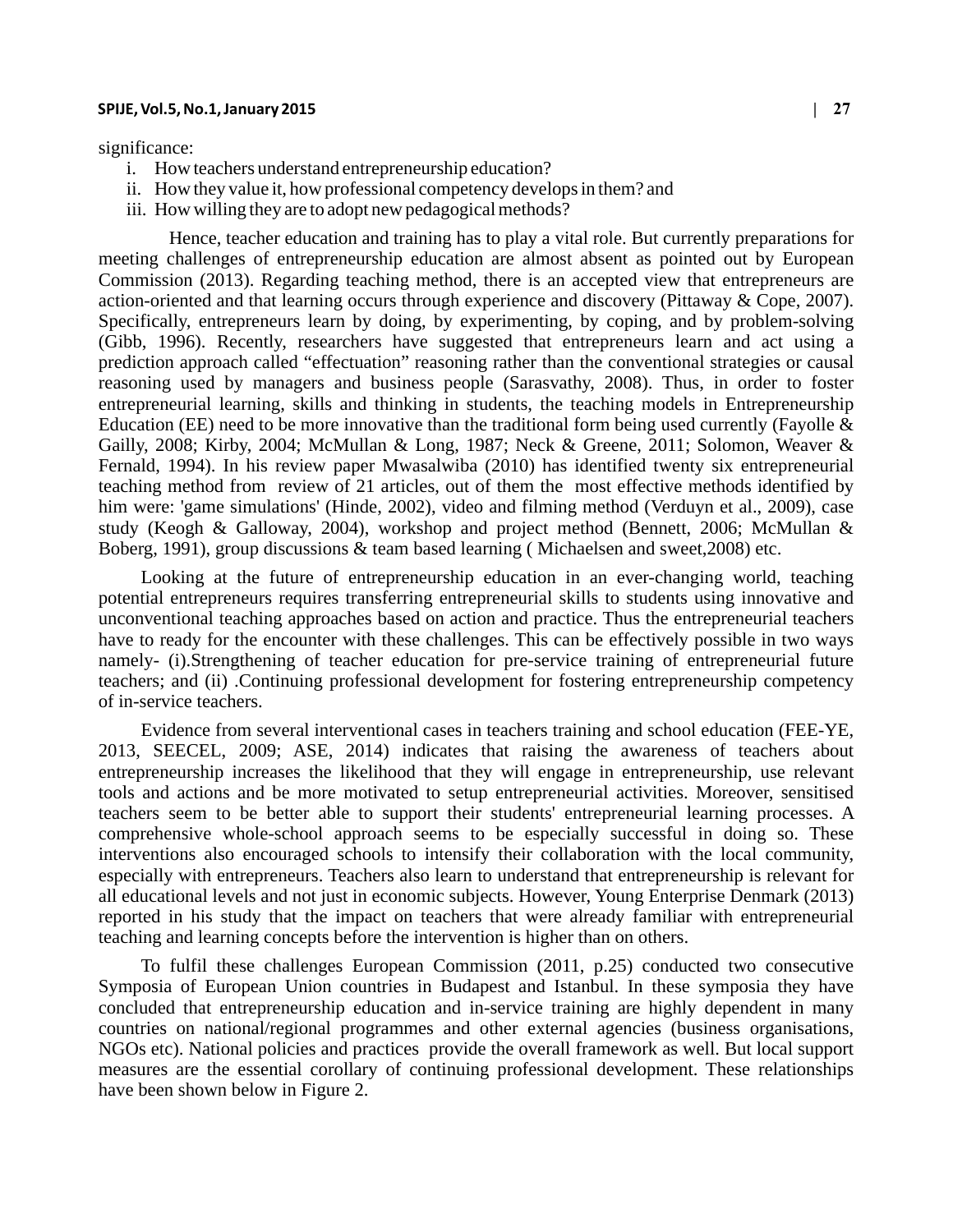

**Figure 2: The relationship between areas for action in teacher education for entrepreneurship**

European commission has laid great emphasis on Initial teacher training and continuing professional development, with active coordination of national and local support. India is far behind from European countries in entrepreneurship education (Aggrawal, 2013). In India entrepreneurship education is concentrated to business schools only. Aggrawal (2013) also noticed that recently India has also recognized the importance of entrepreneurship education after world recession in 2009. Now a days in many documents like 'Skill India Mission' and 'National Youth Policy 2014', policy makers have shown their will for enhancing entrepreneurship culture in India. On his South Korea visit Indian PM has made agreement to open a National Institute of Entrepreneurship ( Dainik jagran,19 May 2015). Therefore efforts are on move in the right direction.

As many policy documents like European commission, 2004, 2006, 2008, 2011, 2012; QAA, 2012; World Economic Forum, April 2009 stated that to enhance entrepreneurial skill and competency in youth, it is important to inculcate these skill from their childhood through primary level schooling and onwards education. Regarding this India has long way to move. At present CBSE offers entrepreneurship education at secondary level only ,as an elective paper. This may not lead to any serious change in student's attitude. Without sufficient number of trained teachers we cannot achieve above goals. In this regard CBSE and NIESBUD have jointly organized workshop for teachers to teach entrepreneurship education recently on  $14<sup>th</sup> -15<sup>th</sup>$  May 2014 **(http://cbseacademic.in/web-meterial/circular/2013/niesbud\_ter\_train.pdf).** At university level , very few universities have taken lead .Only Pune University (Maharashtra) offers entrepreneurship education **(www.unipine.ac.in )** for future teachers in the Faculty of Education.Such moves at all levels have to be speeded up .

### **Conclusion**

 In India,over 300 million people are living below the poverty line (Planning commission, June, 2012). It is simply impossible for any government to provide means of livelihood to everyone suddenly. Therefore, to meet the challenge Indian government has launched 'Skill India" programme in March, 2015.Its primary objective is to foster entrepreneurial skill in youth. This scheme also wishes to support 'Make in India' campaign by producing skilled man power (Lyer, April 2015). In India there is a dearth of quality people in industry, which demands high level of entrepreneurship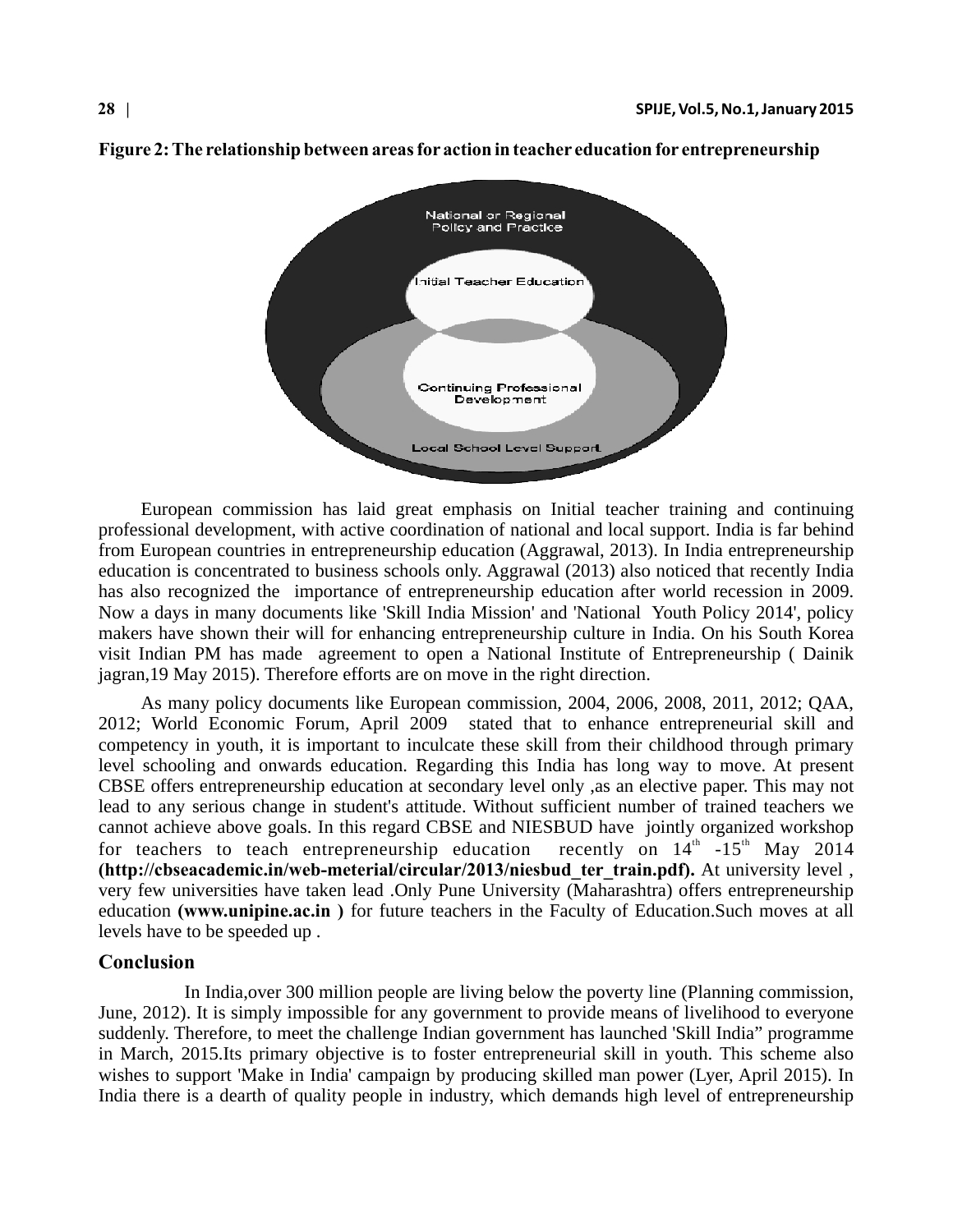development programmes throughout the country for the growth of Indian economy. The scope of entrepreneurship development in developing country like India is tremendous. India has urged upon the Nation, besides other things to ensure entrepreneurship with adequate education as a part of sustainable employment generation strategy to accommodate 540 million youths for nation development. The ongoing uncertainties before youths after completion of their education is a matter of serious concern for all of us. United Nations Educational, Scientific and Cultural Organisation ( UNESCO,2012) emphasized that focus of education should not only be on preparing students for employment but more important towards developing employability skills. Today, the focus is on rote learning and the education system does not actively encourage students to think on their own and take on responsibilities. It neglects the importance of developing a creative mindset among children, which means that the significance of education as a tool for personal development is severely hampered by such a form of education (UNESCO 1996, 2004).Therefore, NKC (2008) has also stressed the importance of entrepreneurship education to overcome the above challenges concerning the productivity of education.

Such situations surely demand for a continuous effort from the society, where the people are encouraged to come up with their entrepreneurial initiative. Recently on 03 March, 2015, Amway India in association with Indicus Analytics released the India Entrepreneurship Report (2014). They ranked Gujarat, Delhi and Himachal Pradesh as the most entrepreneur-friendly states as reflected by the Current Entrepreneurial Confidence Index. These three states also offer the most conducive environment for future entrepreneurs as revealed by the Future Entrepreneurial Readiness index of the report. However in global perspective India has been placed very low on entrepreneurship (entrepreneurial attitudes 69, entrepreneurial activity 77 entrepreneurial aspiration 68) with rank 74 among 79 countries. On innovation too, India does only marginally better (ranked 62 out of 125 nations) as GEDI (2014) report said. Maheshwari and Shahu (2013) pointed out that in India; there is a dearth of quality people in industry as well as in society, which demands high level of entrepreneurship development throughout the country for sustainable growth of Indian economy.

In the future, innovation and entrepreneurship needs to be encouraged at Social levels, Governmental levels and Managerial levels. There must be a social attitude that views innovations with positive attitude. The role that the government can play in the encouragement of entrepreneurial efforts has already been noted in the above narrative. Clearly, the government can develop policies concerning educational and financial support.

 First and foremost thing we need is the entrepreneurial spirit. The attitude and skill will follow. Entrepreneurs needs the indefatigable energy and incurable optimism that enables them to take the road less travelled and convert their dreams into reality. It is a force that beckons an individual to pursue countless opportunities. Entrepreneurs must learn how to overcome the risk of failure, or of vulnerability. Entrepreneurship education can give them valuable insights and also support them in this.

 Carrying out discussion on entrepreneurship education the article has tried to conceptualise the phenomenon of entrepreneurship education, starting form genesis of term 'entrepreneur', its definition, nature and role of teachers and teacher training institutions in fostering in young entrepreneurs. This article has also reflected on minimum basic understanding about entrepreneurial teacher and challenges before the teacher education/training institutions. The active role of teacher as a 'facilitator' has been focussed. For this new role teachers have to be ready by initial pre-service teacher training or by continuing professional development while in-service. The paper has also pointed out urgency of policy interventions at all levels in India in this regard. This is also the right time for National council for Teacher Education (NCTE) in India to accept the above reflected challenge in Teacher Education in India and take initiative to meet the challenge.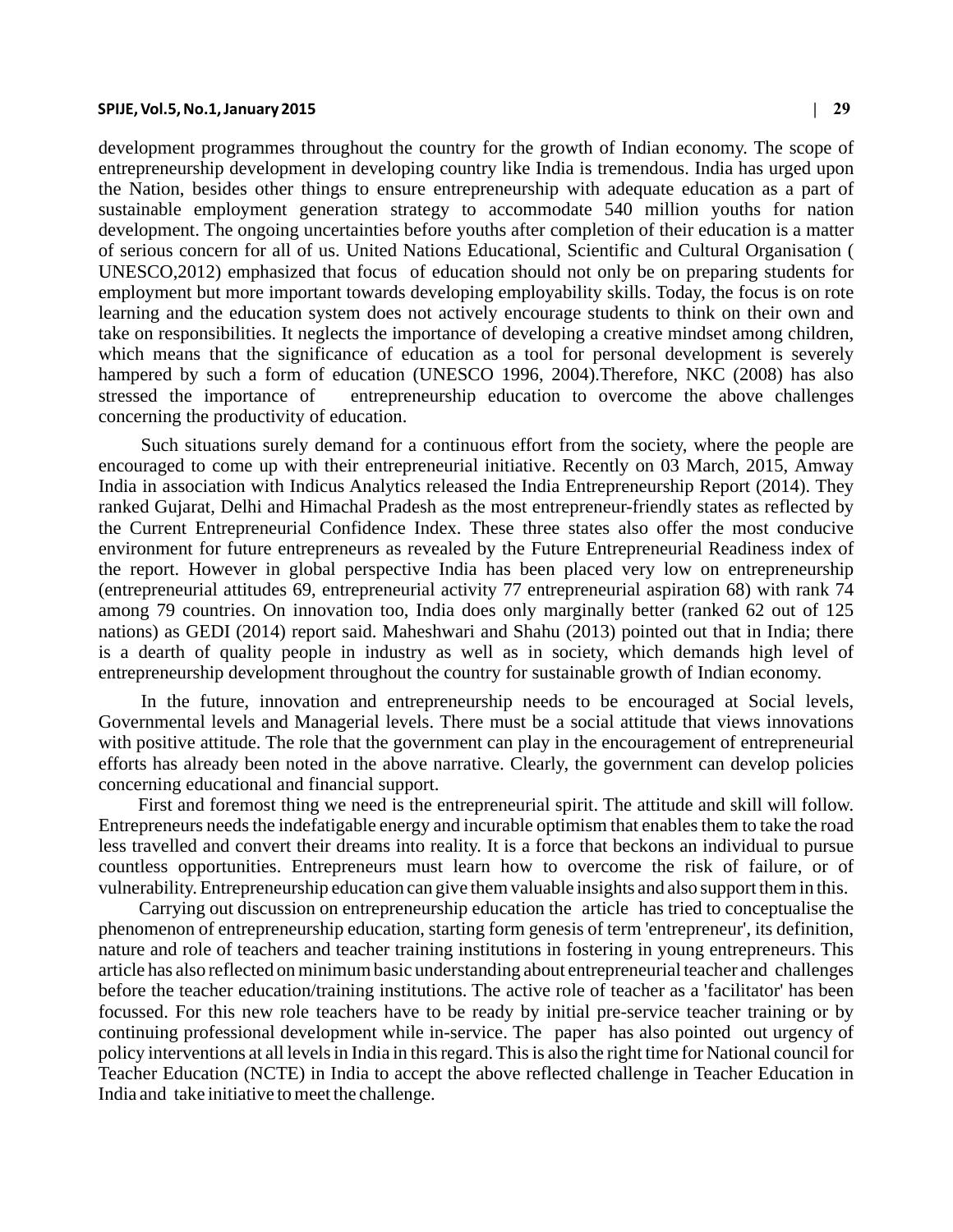### **References:**

- Ahmad, N. And Seymour, Richard G. (September, 2006). Defining entrepreneurial activity: Definitions Supporting Frameworks for Data Collection : OECD. **Retrived on April 10,,2015 from http ://www.occd.org/industry/ business-states/39651330.pdf.**
- Aggrwal, A. (2013, March 25). Scope of Entrepreneurship development in India [Web log post]. Retrieved from **http://courseblogentrepreneurship.blogspot.in/2013/03/articlescopeofentrepren eurship.html**
- Alberti, A., Sciascia, B., & Poli. (2004). Entrepreneurship Education: Notes on an Ongoing Debate. In: 14th Annual IntEnt Conference. University of Napoli Federico II, Italy.
- ASE. (2014). Entrepreneurship Spirit Programme-2011-14. Walloon Agency for Economic Stimulation W a 1100 n Region, 2011-2014. Retrieved on March 20,2015 from **http://ase.be/content/le-progrmme-wallon-exprit-dontrendre**
- Balasubramanian, A. (September 5, 2012). **Entrepreneurship Education**. The Hindu. Retrieved from **http:// www. thehindu.com/todayspaper/ tpfeatures/tpopportunities/entrepreneurshipeducation/article3860321.ece**
- Bechard, J. and Toulouse, J. (1998). Validation of a didactic model for the analysis of training objectives in entrepreneurship. **Journal of Business Venturing**. Vol. 13 No. 4, pp. 317- 32. Cited in Pardo, A. L. (2013). Is Business Creation the Mean or the End of Entrepreneurship Education? A Multiple Case Study Exploring Teaching Goals in Entrepreneurship Education. **J. Technol. Manag. Innov**. Volume 8, Issue 1. Retrieved on March 20, 2015 from **http://www.jotmi.org/index.php/GT/article/view/art291/749**
- Bennett, M. (2006). Business lecturers' perception of the nature of entrepreneurship, **International Journal of Entrepreneurial Behaviour & Research**, Vol. 12 No. 3, pp. 165-88. Retrieved on April 18, 2015 from **http://dx.doi.org/10.1108/13552550610667440**
- Cantillon, R. (1931). Essai surla nature du commerce on general.Edited with an English translation and orther material by Henry, Higgs, Reissued, C.B. (1959). The royal economic society. Landon: Franks cass and co., Ltd. Retrieved on March 20,2015 from **http://oll.libertyfund.org/titles/285**
- Central Board of Secondary Education (2002). Entrepreneurship Secretary. New Delhi: **CBSE**
- Central Board of Secondary Education.(2001). Update Compendium of CBSE Circulars. New Delhi. CBSE. Retrieved on March 20,2015 from **http://cbse.nic.in/Compendium.pdf**
- Consortium for Entrepreneurship Education (2008). Entrepreneurship everywhere: The case for entrepreneurship education. Columby, USA. Retrieved on April 10, 2015 from **http://www.entre.cd-org**
- Co, M. and Mitchell, B. (2006). Entrepreneurship education in South Africa: a nationwide survey. **Education + Training**, Vol. 48 No. 5, pp. 348-59. Retrieved on February 2, 2015 from **http://www.emeraldinsight.com/doi/ pdfplus/ 10.1108/00400910610677054**
- Drucker, P.F. (1985).**The Practice of Entrepreneurship , Innovation and Entrepreneurship Practice and Principles**. New York: Harper & Row, pp. 141-188 cited in Peter Drucker Society. (2010). Innovation and Entrepreneurship in a Global Economy. Retrieved on April 12, 2015 from **http://druckersociety.at/repository/ scientific/Pearl.pdf**
- Dey, P. & Steyert, C. 2006. Keeping [Social] Entrepreneurship Hybrid: Towards a Dangerous Research Agenda? RENT XX Conference, Brussels, Belgium, 23- 24.11.2006. Published in Conference Proceeding (CD Rom). Retrieved on May 1,2015 from **http://www.eiasm.org/frontoffice/event\_announcement.asp?event\_id=417**
- Dainik jagran. (2015, May 18). Rastriy/anterrastriy. Page.15. Delhi edition. Retrieved from **http://epaper.jagran.com/epaper/19-may-2015-4-Delhi-City-Page-1.html**
- ECOTEC (2010), Towards Greater Cooperation and Coherence in entrepreneurship education, DG Enterprise and Industry. Retrieved on January 24, 2015 from **http://ec.europa.eu/enterprise/policies/sme/promotingentrepreneurship/education-**
- European Commission (2003).Green Paper on Entrepreneurship in Europe. Retrieved on January 27, 2015 from **http://ec.europa.eu/enterprise/entrepreneurship/green\_paper/**
- European Commission (2004). Action Plan: The European Agenda for on Entrepreneurship. Retrieved on February 2, 2015 from **http://www.europa.eu/pub/incubators/docs/action\_plan\_on\_entrepreneurship.pdf**
- European Commission. (2006). Entrepreneurship Education in Europe: Fostering Entrepreneurial Mindsets through Education and Learning. Brussels. Retrieved on February 2, 2015from **http://ec.europa.eu/enterprise/policies/**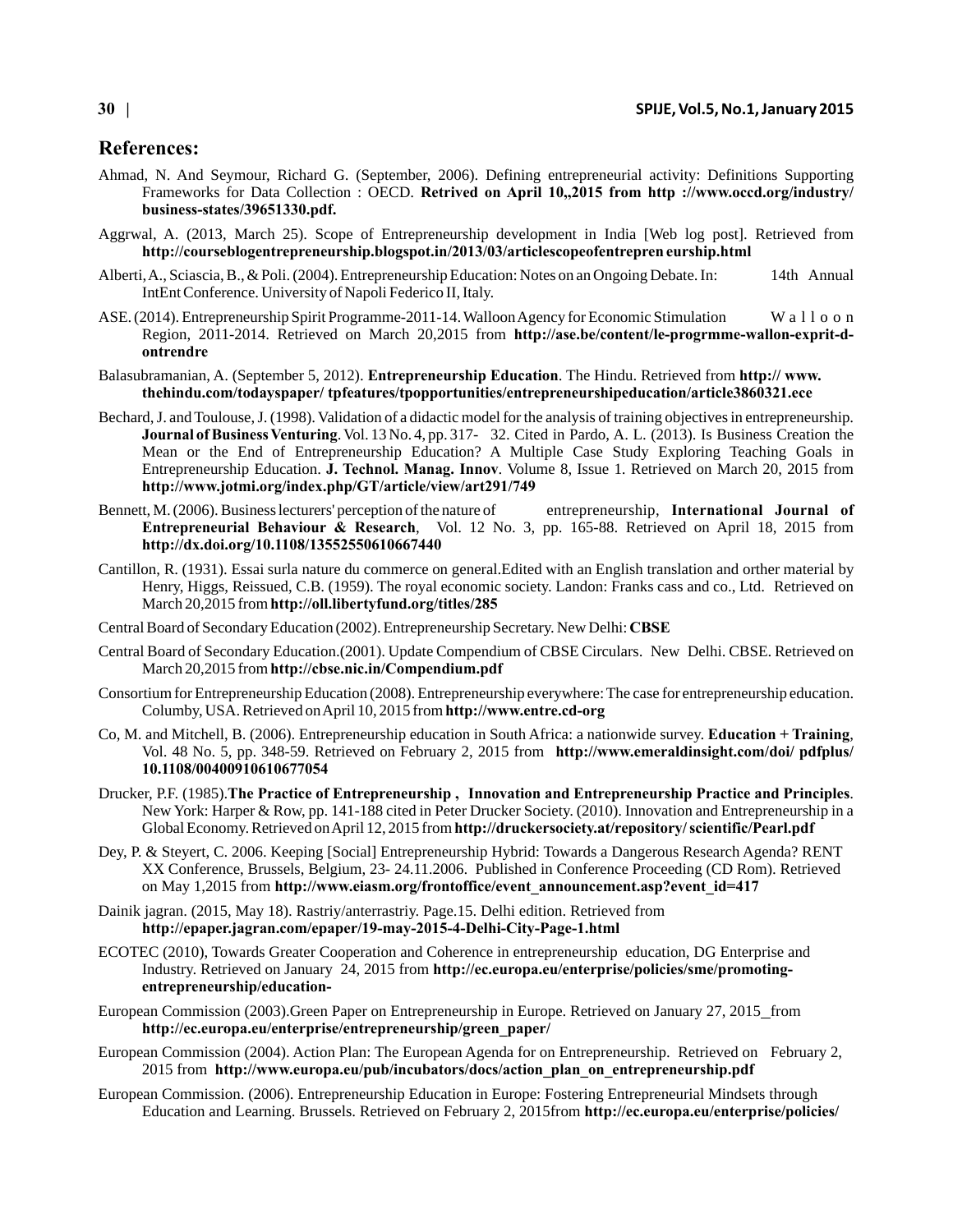#### **sme/files/support\_measures/training\_education/doc/oslo\_report\_final\_2006\_en.pdf**

- European Commission (2008). Entrepreneurship in higher education, especially within non-business studies. Brussels: Final Report of the Expert Group. Retrieved on February 2, 2015 from **http://ec.europa.eu/enterprise/ policies/sme/ files/support\_measures/training\_education/entr\_highed\_en.pdf**
- European Commission (2011). Entrepreneurship Education: Enabling Teachers as a Critical Success Factor. A report on Teacher Education and Training to prepare teachers for the challenge of entrepreneurship education. Brussels. Retrieved on February 2, 2015 from **http://ec.europa.eu/enterprise/policies/sme/promotingentrepreneurship/files/ education/teacher\_education\_for\_entrepreneurship\_final\_report\_en.pdf**
- European Commission. (2012). Entrepreneurship Education at School in Europe National Strategies, Curricula and Learning Outcomes. Education, Audiovisual and Culture Executive Agency. Brussels. Retrieved on February 2, 2015 from **http://eacea.ec.europa.eu/education/eurydice/documents/thematic\_reports/135EN.pdf**
- European Commission. (2013).Entrepreneurship Education: A Guide for Educators. Brussels. Retrievedon February 2, 2015 from. **http://ec.europa.eu/enterprise/policies/sme/promoting-entrepreneurship/files/education/entredumanual-fv\_en.pdf**
- Faoite, D. D, Henry, C., Johnston, K. and van der Sijde, P. (2003). Education and training for entrepreneurs: a consideration of initiatives in Ireland and The Netherlands. **Education Training**, Vol. 45 No 8/9, pp. 430-8, doi: **<sup>+</sup> http://dx.doi.org/10.1108/00400910310508829**
- Fayolle, A. (2007). Essay on the Nature of Entrepreneurship Education. Retrieved on February 2, 2015 from **http://www.kmu.unisg.ch/rencontres/RENC2006/Topics06/A/Rencontres\_2006\_Fayolle.pdf**
- Fayolle, A. and Gailly, B. (2008). From craft to science: Teaching models and learning processes in e n trepreneurship education. **Journal of European Industrial Training**, vol. 32, no. 7, pp. 569 -593. Retrieved on February 6, 2015 from **http://www.emeraldinsight.com/doi/pdfplus/10.1108/03090590810899838**
- Fayolle A. (2009). Entrepreneurship Education in Europe: Trends and Challenges. OECD LEED Programme. Universities, innovation and entrepreneurship: good practice workshop. Retrieved on February 6, 2015 from **http://www.oecd.org/dataoecd/11/36/43202553.pdf**
- Frank, H; Korunka, C.; Lueger, M. & Mugler, J. (2005).Entrepreneurial orientation and education in Austrian secondary schools. **Journal of Small Business and Enterprise Development**, Vol. 12 Iss. 2 pp. 259 – 273. Doi: **http://dx.doi.org/10.1108/14626000510594647**
- FFE-YE (2013).Foundation for Entrepreneurship Young Enterprise (FFE-YE).Denmark.2010-2013. Retrieved on March,15 2015 from **http://www.ffeye.dk/**
- **Gangaiah, B. & Viswanath, J.( January, 2014).Impact of Indian management education in developing entrepreneurial aspirations and attitudes among management students. Asia Pacific Journal of Research, Vol: I 1 .pp1-10. Retrieved on** February 14, 2015 **from http://www.academia.edu/7603959/IMPACT\_OF\_INDIAN\_ MANAGEMENT\_EDUCATIO N\_IN\_DVELOPING\_ENTREPRENEURIAL\_ASPIRATIONS\_AND\_ ATTITUDES\_AMONG\_MANA GEMEN T\_STUDENTS**
- Gartner, W. (1990). What are we talking about when we talk about entrepreneurship? **Journal of Business Venturing**, Vol. 5, pp. 15-28. Retrieved on February 14, 2015 from **http://www.sciencedirect.com/science/article/ pii/ 088390269090023M**
- Garavan, T. and O'Cinneide, B. (1994a). Entrepreneurship education and training programmes:a review and evaluation part 1. **Journal of European Industrial Training**, Vol. 18 No. 8,pp. 3-12. Doi: **http://dx.doi.org/10.1108/03090599410073505**
- Garavan, T. and O'Cinneide, B. (1994b). Entrepreneurship education and training programmes: a review and evaluation part 2. **Journal of European Industrial Training**, Vol. 18 No. 8, pp. 13-21. Doi: **http://dx.doi.org/ 10.1108/03090599410068024**
- Galloway, L., Anderson, M., Brown, W. and Wilson-Edwardes, L.A. (2005).Enterprise skills for the economy. **Education + Training**, Vol. 47 No. 1, pp. 7-17. Retrieved on February 6, 2015 from **http://www.emeraldinsight.com/doi/pdfplus/10.1108/00400910510580593**
- Gibb, A. (1993).The enterprise culture and education: understanding enterprise education and its links with small business, entrepreneurship and wider educational goals. **International Small Business Journal**, Vol. 11 No. 3, pp. 11-3. Retrieved on February 23, 2015 from **http://isb.sagepub.com/content/11/3/11.short**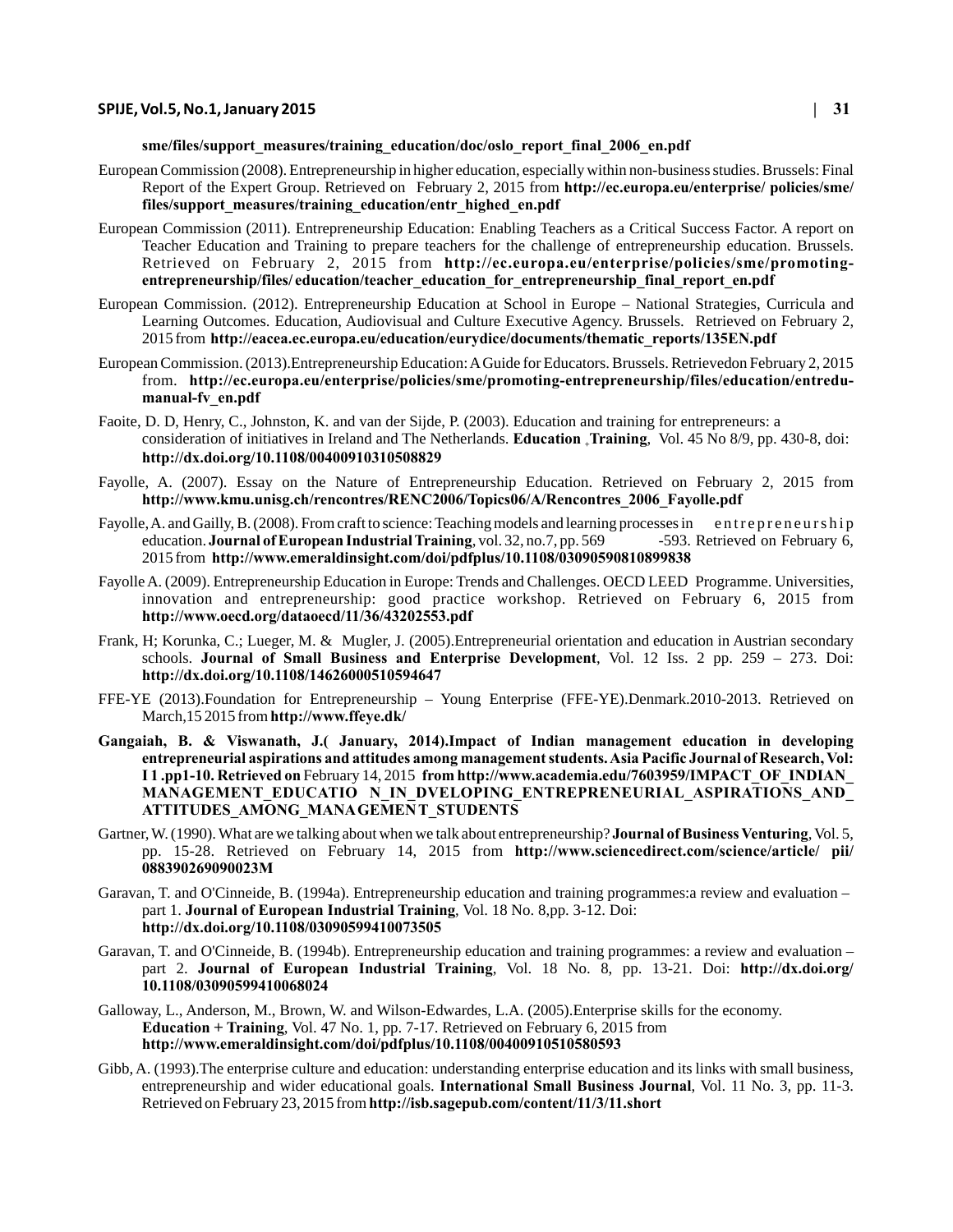#### **32 | SPIJE, Vol.5, No.1, January 2015**

- Gibb, A. A. (1996). Entrepreneurship and small business management: can we afford to neglect them in the 21st century business school? **British Journal of Management,** 7: 309-321. Retrieved on February 23, 2015 from **http://onlinelibrary.wiley.com/doi/10.1111/j.1467-8551.1996.tb00121.x/pdf**
- GOI (2014). National youth policy 2014. Ministry of youth affair and sport. Retrieved on April 26,2015 from **http://yas.nic.in/sites/default/files/National-Youth-Policy-Document%20.pdf**
- GEDI (2014).Global entrepreneurship and Development Index 2013. Retrieved on February 15, 2015 from **http://yas.nic.in/sites/default/files/National-Youth-Policy-Document%20.pdf**
- Gundry, L. K. And Kickul, J.(2002).Prospecting for Strategic Advantage: The Proactive Entrepreneurial Personality and Small Firm Innovation. **Journal of Small Business Management,** 40(2) (2002): 85- 97. Retrieved on February 2, 2015 from **http://onlinelibrary.wiley.com/doi/10.1111/1540- 627X.00042/pdf**
- Hannon, P. (2006). Teaching pigeons to dance: sense and meaning in entrepreneurship Education. **Education + Training**, Vol. 48 No. 5, pp. 296-308. Retrieved on January 20, 2015 from **http://www.emeraldinsight.com/doi/pdfplus/10.1108/00400910610677018**
- Henry, C., Hill, F. and Leitch, C. (2005a). Entrepreneurship education and training: can entrepreneurship be taught? Part I. **Education + Training**, Vol. 47 No. 2, pp. 98-111. Retrieved on February 1, 2015 from **http://www.emeraldinsight.com/doi/pdfplus/10.1108/00400910510592211**
- Henry, C., Hill, F. and Leitch, C. (2005b). Entrepreneurship education and training: can entrepreneurship be taught? Part II. **Education + Training**, Vol. 47 No. 3, pp. 158-69. Retrieved on February 1, 2015 from **http://www.emeraldinsight.com/doi/pdfplus/10.1108/00400910510586524**
- Hindle, K. (2002). A grounded theory for teaching entrepreneurship using simulation games. **Simulation & Gaming**, Vol. 33 No. 2, pp. 236-41. Retrieved on March 5, 2015 from **http://library.ilsworld.com/papers/pdfs/testtest.pdf**
- Hindle, K. (2004). A practical strategy for discovering, evaluating and exploiting entrepreneurial opportunity: research based action guidelines. **Journal of small business and entrepreneurship,** vol. 17, no. 4, **doi:10.5172/ser.12.1.98**
- Hills, G. (1988). Variations in university entrepreneurship education: an empirical study of an evolving field. **Journal of Business Venturing,** Vol. 3, pp. 109-22. Retrieved on March03, 2015from **http://www.sciencedirect.com/science/article/pii/0883902688900213**
- Hjorth, D. (2003). Rewriting Entrepreneurship for a new perspective on organizational creativity. **Liber Abstrakt– Copenhagen Business School**. Retrieved on March 25, 2015 from **http://free172.wrongebooks.org/ pdf/ rewriting-entrepreneurship-for-a-new-perspective-on-organisational-creat\_1kziwr.pdf**
- Honig, B. (2004).Entrepreneurship education: towards a model of contingency based business planning.**Academy of Management Learning and Education,** Vol. 3 No. 3, pp. 258-73. Retrieved on March 25,2015 from **http://www.unc.edu/~jfstewar/Oct%2020%20papers/Honig%20paper%20AMLE%202004.pdf**
- Hytti, U. (2002).State-of-the-art of enterprise education in Europe: results from the entredu project. Retrieved on April 11, 2015 from **http://www.academia.edu/3009093/State-of- art\_of\_enterprise\_education\_in\_Europe**
- Hytti, U. and O'Gorman, C. (2004). What is 'Enterprise education'? An analysis of the objectives and methods of enterprise education programmes in four European countries. **Education + Training**, Vol. 46 No. 1, pp. 11-23, doi: **http://dx.doi.org/10.1108/00400910410518188**
- Indian Entrepreneurship Report. (2014). Report of Indian States Revealing about Perceptions Regarding Entrepreneurship. Retrieved on April 26, 2015 from **http://www.amway.in/lcl/en/ResourceCenterDocuments/ Visitor/PressRelease.pdf**
- Jamieson, I. (1984). Schools and Enterprise. In Watts, A. & Moran, P. (eds.) **Education for enterprise**. Cambridge: CRAC
- Jaana, S. L.;Ruskovaara, E.; Ikavalko, M.; Mattila, J. And Rytkola, T. (2010). Promoting entrepreneurship education: the role of the teacher? **Education + Training**, Vol. 52 Iss. 2 pp. 117 – 127, doi: **http://dx.doi.org/10.1108/00400911011027716**
- Johannisson, B. (1992). Entrepreneurship The Management of Ambiguity in Responsibility and Accounting **the Organizational Regulation of Boundary Conditions,** Polesie, Thomas; Johansson, Inga-Lill, (Eds.) Lund: Studentlitteratur, p.155-179.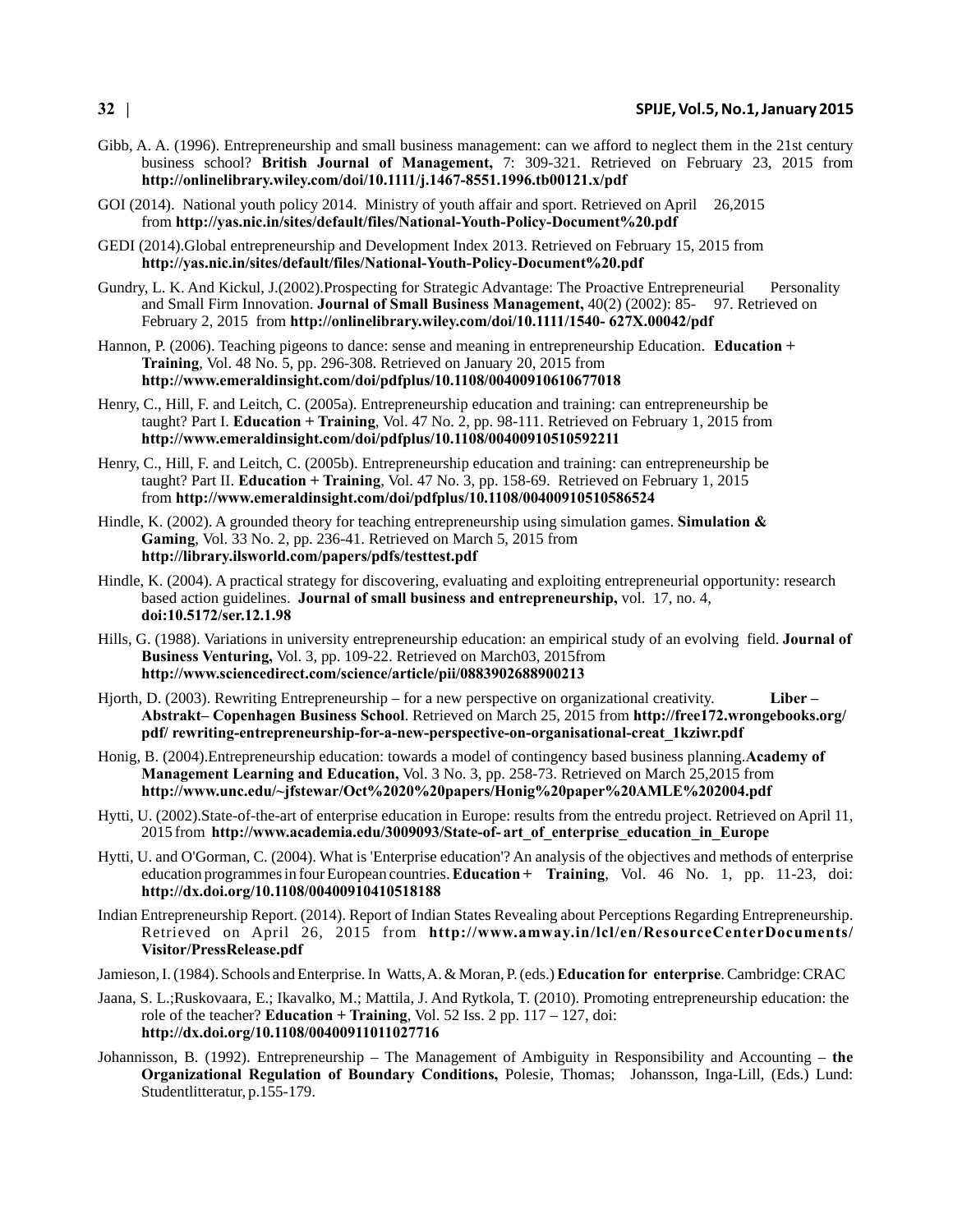Johannisson, B. & Olaison, L. (2006). Emergency Entrepreneurship – Creative Organising in the Eye of the Storm, RENT XX Conference, Brussels, Belgium, 23-24.11.2006. Published in Conference Proceeding (CD Rom). Retrieved on March 2, 2015 from

**http://www.eiasm.org/front/office/event\_announcement.asp?event\_id=417**

- Jones, C. and English, J. (2004).A contemporary approach to entrepreneurship education. **Education + Training,** Vol. 46 Nos 8/9, pp. 416-23. Retrieved on February 20, 2015 from **http://www.emeraldinsight.com/doi/pdfplus/10.1108/00400910410569533**
- Keogh, W. and Galloway, L. (2004). Teaching enterprise in vocational disciplines: reflecting on positive experience. **Management Decision,** Vol. 42 No 3/4, pp. 531-41. Retrieved on February 2, 2015 from **http://www.emeraldinsight.com/doi/pdfplus/10.1108/00251740410519001**
- Kuratko, D.F. (2003). Entrepreneurship Education: Emerging Trends and Challenges for the 21ST Century. Coleman Foundation White Paper Series for the U.S. Association of Small Business & Entrepreneurship. Retrieved on February 2, 2015 from **http://labsel.pesarosviluppo.it/Modules/ContentManagment/Uploaded/ CMItemAttachments/e ntreprene urship%20ed ucation%20-%20emerging%20trends.pdf**
- Kuratko, D. F. (1997). **Entrepreneurship**. **International Encyclopaedia of Business and Management.** London: Routledge Publishers, p.168-176
- Kuratko, D.F., & Hodgetts, R.M. (2004). **Entrepreneurship: Theory, process and practice** (6th edition). Mason, OH: Thomson/ South Western Publishing.
- Kuratko, D. F. And Jennings. D. F. (1999).Corporate Entrepreneurship and Wealth Creation: Contemporary and Emerging Perspectives. **Entrepreneurship Theory and Practice** 24(2) (1999): 5-9. Retrieved on March21, 2015 from **http://onlinelibrary.wiley.com/doi/10.1111/1540-627X.00042/pdf**
- Kuratko, D. F. and Hornsby, J. S. (1996). Developing Entrepreneurial Leadership in Contemporary Organizations. **Journal of Management Systems** (spring 1996): 17-27;
- Kirby, D. (2004). Entrepreneurship education: can business schools meet the challenge? Education <sub>+</sub> Training, Vol. 46 No 8/9, pp. 510-19, doi: **http://dx.doi.org/10.1108/00400910410569632**
- Lyer, Ravishanker (9,April ;2015). Skill India: how we can spend less and gain more [Web log post]. Retrieved on May 15, 2015 from **www.livemint.com**
- Lakeus, M. (Nov, 2014). Entrepreneurial Education Why, What, How .paper presented in Capacity Building Seminar Promoting Entrepreneurial Education in Schools 2-6 November 2014.Potsdam, Germany: OECD. Retrieved on March 21, 2015 from **http://www.oecd.org/officialdocuments/publicdisplaydocumentpdf/?cote=EDU/WKP (2014)9&docLanguage=En**
- Lee, S.M., Lim, S.-B., Pathak, R.D., Chang, D. and Li, W. (2006). Influences on students' attitudes towards entrepreneurship: a multi-country study. The International Entrepreneurship and Management Journal, Vol. 2 No. 3, pp. 351-66. Retrieved on March21, 2015 from **http://download-v2.springer.com/static/pdf/2003/art%253A10.1007%252fs 11365-00600032.pdf?token2=exp=1432638988ad-%2fstatic%2f203%2port%25253A10-1007% 25252FS11365-006-00032.pdf.\*~hmac=sc12c89291999153bb066193675fae810b4bd73114295a43725 a536afa0675**
- **Liyan,Z. (NA). Entrepreneurship Education within India's Higher Education System. Retrieved on** March12, 2015 **from http://www.asianscholarship.org/asf/ejourn/articles/zhang\_l.pdf**
- Maheshawari, D. and Sahu, S. (Sep.2013).Present Scenario of Entrepreneurship in India**.** Anusandhan. **AISECT University Journal**, Vol II/Issue IV Sep 2013. Retrieved on March21, 2015 from

**http://www.aisectuniversity.ac.in/ Anushandhan4/13.pdf**

- Matlay, H. and Mitra, J. (2002).Entrepreneurship and learning: The double act in the triple helix. **The International Journal of Entrepreneurship and Innovation**, Vol. 3 No. 1, doi:
	- **http://dx.doi.org/10.5367/000000002101298999**
- McMullan, C. and Boberg, A. (1991).The relative effectiveness of projects in teaching entrepreneurship. **Journal of Small Business & Entrepreneurship,** Vol. 9 No. 1, pp. 14 24. Retrieved on March20, 2015 from **http://www.tandfonline.com/doi/pdf/10.1080/08276331.1991.10600387#.VWRVys-qqko**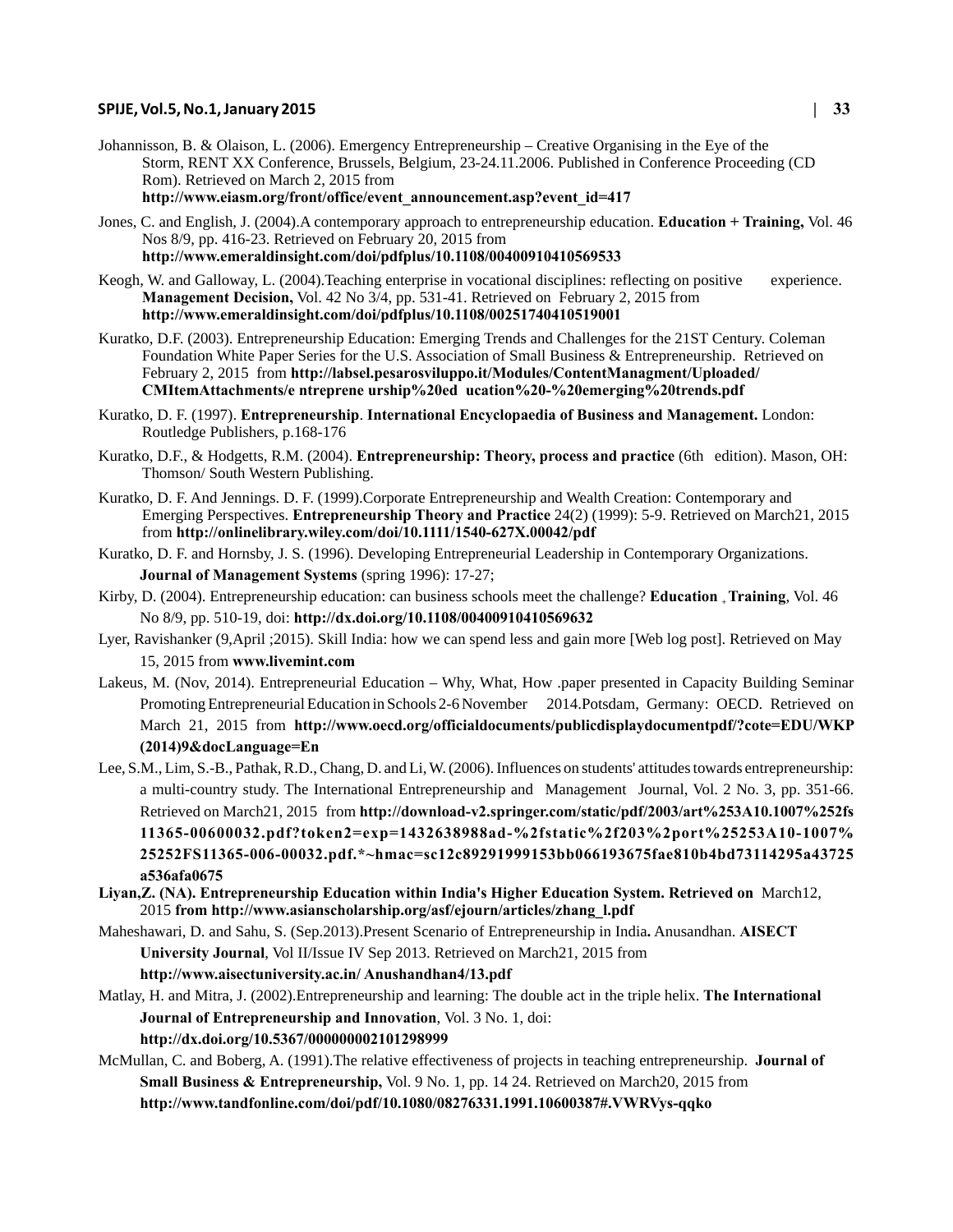- McMullan, W. and Long, W. (1987). Entrepreneurship education in the 1990s. **Journal of Business Venturing,** Vol. 2, pp. 261-75Retrieved on March 28, 2015 from **http://www.sciencedirect.com/science/article/B6VDH-45P0CHF W/2/c31df9034111b85d13deefd3ca103a61**
- McGrath, R. G.; MacMillan, I. C. and Scheinberg, S. (1992). Elitists, Risk Takers and Rugged Individualists? An Exploratory Analysis of Cultural Differences between Entrepreneurs and Non entrepreneurs: **Journal of Business Venturing** (1992): 115-136, Retrieved on March 21, 2015 from

**http://www.sciencedirect.com/science/article/B6VDH-45JT2XD-17/2/be3b7fdf3e9e5897fa5e19477f25af8a**

- Michaelsen, L.K. and Sweet, M. (2008). The essential elements of team-based learning. **New Directions for Teaching and Learning,** Vol. 2008 No. 116, pp. 7-27. As cited in Peter Balan Mike Metcalfe, (2012). Identifying teaching methods that engage entrepreneurship students. **Education + Training,** Vol. 54 Iss. 5 pp. 368 – 384.DOI: **http://dx.doi.org/10.1108/00400911211244678**
- Mwasalwiba, E. S. (2010). Entrepreneurship education: a review of its objectives, teaching methods, and impact indicators. **Education + Training,** Vol. 52 Iss. 1 pp. 20 – 47, doi: **http://dx.doi.org/10.1108/00400911011017663**
- NKC. (2008). Entrepreneurship in India. Retrieved on January 20, 2015 from **http://knowledgecommissionarchive.nic.in/downloads/documents/NKC\_Entrepreneurship.pdf**
- National Policy on Education. (1986). Ministry of Human Resource Development, Government of India. Retrieved on November 15, 2015 from **http://www.ncert.nic.in/oth\_anoun/npe86.pdf**
- Neck, H. M., Greene, P.G., (2011).Entrepreneurship education: Known worlds and new frontiers. **Journal of Small Business Management,** Vol. 49(1), p. 55-70.Retrieved on March 11, 2015 from **http://onlinelibrary.wiley.com/doi/10.1111/j.1540-627X.2010.00314.x/epdf**
- **Oxford Dictionary** (3rd Edition, 2005) New York, Oxford University Press Inc, p. 476-477
- Pittway, L. and Cope, J. (2007).Entrepreneurship education: a systematic review of the Evidence. **International Small Business Journal,** Vol. 25 No. 5, pp. 479-510, doi: **http://dx.doi.org/10.1177/0266242607080656**
- Planning commission. (June, 2012). Creating a Vibrant Entrepreneurial Ecosystem in India. A report of the Committee on Angel Investment and early Stage Venture Capital. New Delhi. Retrieved on January 24, 2015 from **http://planningcommission.nic.in/reports/genrep/rep\_eco2708.pdf**
- QAA. (2012). Enterprise and entrepreneurship education: Guidance for UK higher education providers. The Quality Assurance Agency for Higher Education, Gloucester, UK. Retrieved on March 20, 2015 from
	- **http://www.qaa.ac.uk/en/Publications/Documents/enterprise-entrepreneurship-guidance.pdf**
- Robert F. H. And Albert N. Link. (1986). In Search of the Meaning of Entrepreneurship. **Small Business Economics .** Volume 1, Issue 1, pp 39-49, **doi: 10.1007/BF00389915**
- Rae, D. & Carswell, M. (2001). Towards a conceptual understanding of entrepreneurial learning, **Journal of Small Business and Enterprise Development**. 8(2). 150 – 158, doi: **http://dx.doi.org/10.1108/EUM0000000006816.**
- Ruskovaara, E. & Ikävalko, M. (2007). "You get what you measure" challenges of entrepreneurship education in schools. Lappeenranta university technology, Lappeenranta, finland, Retrieved on March15, 2015 from **http://developmentcenter.lut.fi/fiels/mnnt/NCSB.pdf**
- Sexton, D. and Bowman, N. (1984). Entrepreneurship education: suggestions for increasing effectiveness. **Journal of Small Business Management,** Vol. 22 No. 2, pp. 18-26.
- Schumpeter, J.A. (1934) **The Theory of Economic Development: An Inquiry into Profits, Capital, Credit, Interest, and the Business Cycle**. Cambridge, Mass.: Harvard University Press, [1911] 1934. Cited in Endres, a ; Woods, cr (2010). Schumpeter's 'Conduct Model of the Dynamic Entrepreneur': Scope and inctiveness. Retrieved on April 21, 2015 from **https://researchspace.auckland.ac.nz/docs/uoa-docs/rights.html**
- Sarasvathy, S. D. (2008).**Effectuation: Elements of Entrepreneurial Expertise**. Cited in Cheltenham, Edward Elgar. Scott, M.G., Rosa, P. and Wlandt, H. (1998), **Educating Entrepreneurs for Wealth Creation,** Ashgate: